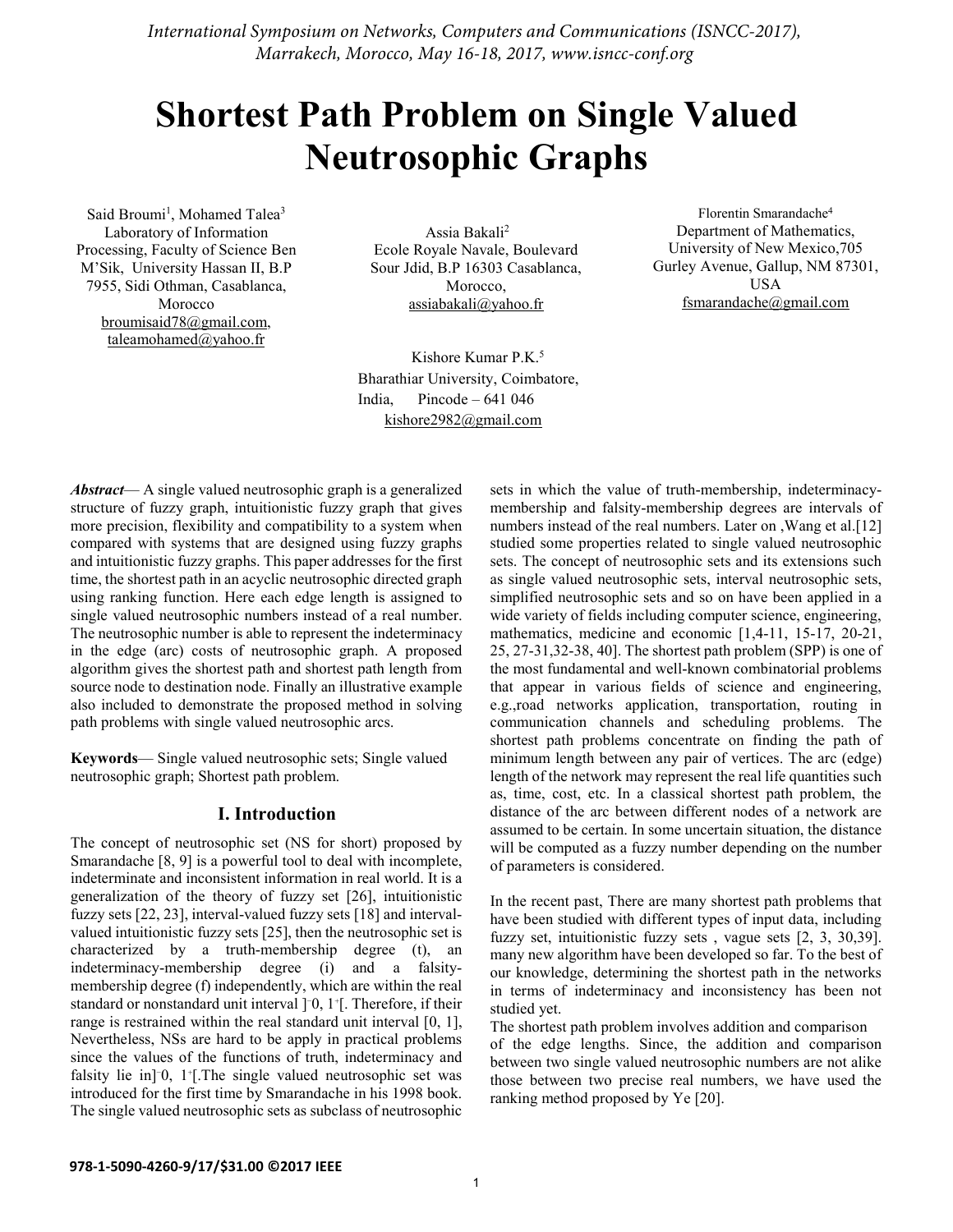Therefore, in this study we extend the proposed method for solving fuzzy shortest path proposed by [2] to SVN-numbers for solving neutrosophic shortest path problems in which the arc lengths of a network are assigned by SVN-numbers

The remainder of this paper is organized as follows. In Section 2, we review some basic concepts about neutrosophic sets, single valued neutrosophic sets, single valued neutrosophic graph and complete single valued neutrosophic graph. In Section 3, an algorithm is proposed for finding the shortest path and shortest distance in single valued neutrosophic graph. In section 4 an illustrative example is provided to find the shortest path and shortest distance between the source node and destination node. Finally, Section 5outlines the conclusion of this paper and suggests several directions for future research.

# **II. Preliminaries**

In this section, we mainly recall some notions related to neutrosophic sets, single valued neutrosophic sets, single valued neutrosophic graphs, relevant to the present work. See especially [8, 12, 32, 37, 41] for further details and background.

**Definition 2.1 [8]**. Let X be a space of points (objects) with generic elements in X denoted by x; then the neutrosophic set A (NS A) is an object having the form  $A = \{ \leq x : T_A(x) \}$ ,  $I_A(x)$ ,  $F_A(x) > x \in X$ , where the functions T, I, F:  $X \rightarrow$ [ $\degree$ -0,1<sup>+</sup>[define respectively the truth-membership function, indeterminacy-membership function, and falsity-membership function of the element  $x \in \in X$  to the set A with the condition:

$$
-0 \le T_A(x) + I_A(x) + F_A(x) \le 3^+.
$$
 (1)

The functions  $T_A(x)$ ,  $I_A(x)$  and  $F_A(x)$  are real standard or nonstandard subsets of  $]$ <sup>-</sup>0,1<sup>+</sup>[.

Since it is difficult to apply NSs to practical problems, Smarandache [1998] introduced the concept of a SVNS, which is an instance of a NS and can be used in real scientific and engineering applications.

**Definition 2.2 [12].** Let X be a space of points (objects) with generic elements in X denoted by x. A single valued neutrosophic set A (SVNS A) is characterized by truthmembership function  $T_A(x)$ , an indeterminacy-membership function  $I_A(x)$ , and a falsity-membership function  $F_A(x)$ . For each point x in X,  $T_A(x)$ ,  $I_A(x)$ ,  $F_A(x) \in [0, 1]$ . A SVNS A can be written as

$$
A = \{ \langle x : T_A(x), I_A(x), F_A(x) \rangle, x \in X \} \tag{2}
$$

**Definition 2.3 [20].**Let  $\tilde{A}_1 = (T_1, I_1, F_1)$  and  $\tilde{A}_2 = (T_2, I_2, F_2)$ be two single valued neutrosophic number. Then, the operations for NNs are defined as below;

(i) 
$$
\tilde{A}_1 \oplus \tilde{A}_2 = (T_1 + T_2 - T_1 T_2, I_1 I_2, F_1 F_2)
$$
 (3)  
\n(ii)  $\tilde{A}_1 \otimes \tilde{A}_2 = (T_1 T_2, I_1 + I_2 - I_1 I_2, F_1 + F_2 - F_1 F_2)$  (4)  
\n(iii)  $\lambda \tilde{A} = (1 - (1 - T_1)^{\lambda}), I_1^{\lambda}, F_1^{\lambda}$  (5)  
\n(iv)  $\tilde{A}_1^{\lambda} = (T_1^{\lambda}, 1 - (1 - I_1)^{\lambda}, 1 - (1 - F_1)^{\lambda})$  where  $\lambda > 0$  (6)

**Definition 2.4 [20].**Let  $\tilde{A}_1 = (T_1, I_1, F_1)$  be a single valued neutrosophic number. Then, the score function  $s(\tilde{A}_1)$ , accuracy function  $a(\tilde{A}_1)$  and certainty function  $c(\tilde{A}_1)$  of an SVNN are defined as follows:

(i) 
$$
s(\tilde{A}_1) = \frac{2 + T_1 - I_1 - F_1}{3}
$$
 (7)

(ii) 
$$
a(\tilde{A}_1) = T_1 - F_1
$$
 (8)

(iii)  $a(A_1) = T_1$  (9)

Comparison of single valued neutrosophic numbers Let  $\tilde{A}_1 = (T_1, I_1, F_1)$  and  $\tilde{A}_2 = (T_2, I_2, F_2)$  be two single valued neutrosophic numbers then

(i) 
$$
\tilde{A}_1 \times \tilde{A}_2
$$
 if  $s(\tilde{A}_1) \times s(\tilde{A}_2)$  (10)  
\n(ii)  $\tilde{A}_1 \times \tilde{A}_2$  if  $s(\tilde{A}_1) \times s(\tilde{A}_2)$  (11)  
\n(iii)  $\tilde{A}_1 = \tilde{A}_2$  if  $s(\tilde{A}_1) = s(\tilde{A}_2)$  (12)

**Definition 2.5 [41].**  $0<sub>n</sub>$  may be defined as four types:

 $(0_1)$  Type 1.  $0_n = \{ \langle x, (0,0,1) \rangle : x \in X \}$  $(0, 0)$  Type 2.  $0_n = \{ \langle x, (0,1,1) \rangle : x \in X \}$  $(0_3)$  Type 3.  $0_n = \{ \langle x, (0,1,0) \rangle : x \in X \}$  $(0_4)$  Type 4.  $0_n = \{ \langle x, (0,0,0) \rangle : x \in X \}$ 1*<sup>n</sup>* may be defined as four types:  $(1_1)$  Type  $1 \cdot 1_n = \{ \langle x, (1,0,0) \rangle : x \in X \}$  $(1, 0)$  Type 2.1<sub>n</sub> = {< x,(1,0,1) >  $x \in X$ }  $(1_3)$  Type 3.1<sub>n</sub> = {< x,(1,1,0) >  $x \in X$ }  $(1_4)$  Type 4.1<sub>n</sub> =  $\{< x,(1,1,1) >: x \in X\}$ 

**Definition 2.6 [32, 37].**A single valued neutrosophic graph (SVN-graph) with underlying set V is defined to be a pair G= (A, B) where

1. The functions  $T_A: V \to [0, 1], I_A: V \to [0, 1]$  and  $F_A: V \to [0, 1]$  $\rightarrow$  [0, 1] denote the degree of truth-membership, degree of indeterminacy-membership and falsity-membership of the element  $v_i \in V$ , respectively, and

$$
0 \le T_A(\nu_i) + I_A(\nu_i) + F_A(\nu_i) \le 3 \text{ for all } \nu_i \in V. (13)
$$

2. The Functions  $T_B: E \subseteq V \times V \rightarrow [0, 1], I_B: E \subseteq V \times V$ 

 $\rightarrow$  [0, 1] and  $I_B$ : E  $\subseteq$  V x V  $\rightarrow$  [0, 1] are defined by

$$
T_B(v_i, v_j) \le \min [T_A(v_i), T_A(v_j)], \qquad (14)
$$

$$
I_B(v_i, v_j) \ge \max [I_A(v_i), I_A(v_j)] \text{ and } (15)
$$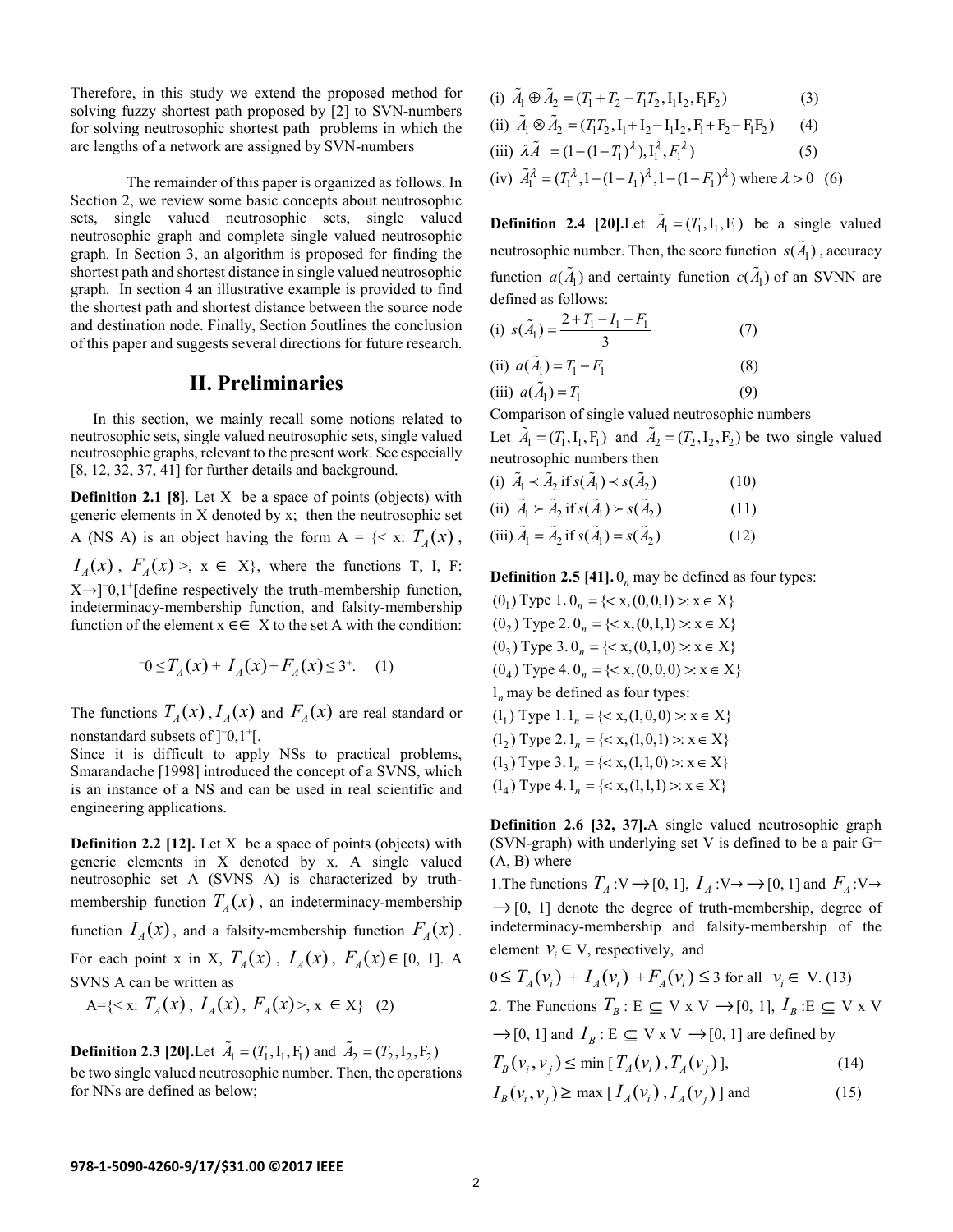$$
F_B(v_i, v_j) \ge \max [F_A(v_i),] F_A(v_i)] \tag{16}
$$

denotes the degree of truth-membership, indeterminacymembership and falsity-membership of the edge  $(v_i, v_j) \in E$ 

respectively, where

$$
0 \le T_B(\nu_i, \nu_j) + I_B(\nu_i, \nu_j) + \le F_B(\nu_i, \nu_j) \le 3 \text{ for all } (\nu_i, \nu_j) \in E \text{ (i, j = 1, 2, ..., n)}
$$
 (17)

A is the single valued neutrosophic vertex set of V, B is the single valued neutrosophic edge set of E, respectively.



Fig.1. Single valued neutrosophic graph

# **III. An Algorithm for Neutrosophic Shortest Path in a Network**

 In this section an algorithm is proposed to find the shortest path and shortest distance of each node from source node. The algorithm is a labeling technique . Since the algorithm is direct extension of existing algorithm [30, 39, 41] with slightly modification. So it is very easy to understand and apply for solving shortest path problems occurring in real life problems. **Remark**: In this paper, we are only interested in neutrosophic zero, given by:

$$
0_n = (0,1,1)
$$

**Step 1 :**Assume  $\tilde{d}_1 = (0,1,1)$  and label the source node (say node1) as  $[ (0,1,1), -]$ .

**Step 2:**Find  $\tilde{d}_j$  = minimum{ $\tilde{d}_i \oplus \tilde{d}_{ij}$ };j=2,3,...,n.

**Step 3 :** If minimum occurs corresponding to unique value of I i.e., i= r then label node j as  $[\tilde{d}_j, r]$ . If minimum occurs corresponding to more than one values of i then it represents that there are more than one neutrosophic path between source node and node j but neutrosophic distance along path is  $\tilde{d}_j$ , so choose any value of i.

**Step 4 :** Let the destination node (node n) be labeled as  $[\tilde{d}_n, l]$ , then the neutrosophic shortest distance between source node is  $\tilde{d}_n$ .

**Step 5** :Since destination node is labeled as  $[\tilde{d}_n, l]$ , so, to find the neutrosophic shortest path between source node and

destination node, check the label of node *l*. Let it be  $[\tilde{d}_l, p]$ , now check the label of node p and so on. Repeat the same procedure until node 1 is obtained.

**Step 6 :** Now the neutrosophic shortest path can be obtained by combining all the nodes obtained by the step 5.

**Remark 1.** Let  $\tilde{A}_i$ ; i =1, 2,..., n be a set of neutrosophic numbers, if  $S(\tilde{A}_k) \le S(\tilde{A}_i)$ , for all i, the neutrosophic number is the minimum of  $\tilde{A}_k$ 

**Remark 2 :** A node i is said to be predecessor node of node j if (i) Node i is directly connected to node j.

(ii) The direction of path connecting node i and j from i to j.

In Fig 3, we present the flow diagram representing the neutrosophic shortest path algorithm

# **IV.ILLUSTRATIVE EXAMPLE**

Let us consider a single valued neutrosophic graph given in figure 1, where the distance between a pair of vertices is a single valued neutrosophic number. The problem is to find the shortest distance and shortest path between source node and destination node on the network.



Fig.2 Network with neutrosophic shortest distance

| Edges   | Single valued Neutrosophic |
|---------|----------------------------|
|         | distance                   |
| $1-2$   | (0.4, 0.6, 0.7)            |
| $1 - 3$ | (0.2, 0.3, 0.4)            |
| $2 - 3$ | (0.1, 0.4, 0.6)            |
| $2 - 5$ | (0.7, 0.6, 0.8)            |
| $3-4$   | (0.5, 0.3, 0.1)            |
| $3 - 5$ | (0.3, 0.4, 0.7)            |
| 4-6     | (0.3, 0.2, 0.6)            |
| $5 - 6$ | (0.6, 0.5, 0.3)            |

Table 1.Weights of the graphs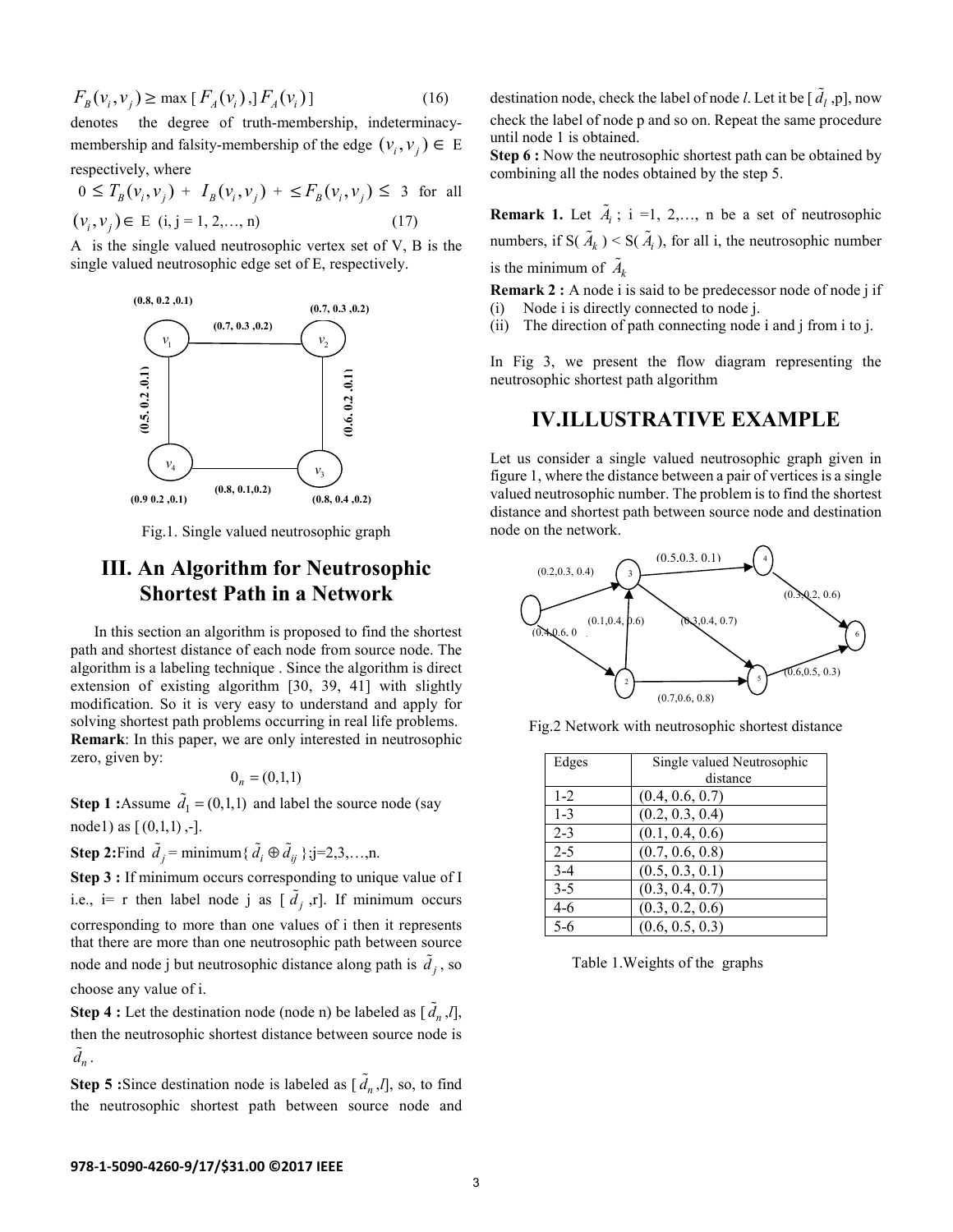

## Fig 3. Flow diagram representing the neutrosophic shortest path algorithm.

Using the algorithm described in section 3, the following computational results are obtained

Since node 6 is the destination node, so  $n=6$ .

assume  $\tilde{d}_1$  = (0,1,1) and label the source node (say node 1) as [

 $(0,1,1)$ ,-], the value of  $\tilde{d}_j$ ; j= 2, 3, 4, 5, 6 can be obtained as follows:

**Iteration 1 :**Since only node 1 is the predecessor node of node 2, so putting  $i=1$  and  $i=2$  in step2 of the proposed algorithm, the value of  $\tilde{d}_2$  is

 $\tilde{d}_2$  = minimum {  $\tilde{d}_1 \oplus \tilde{d}_{12}$  }=minimum {(0, 1, 1)  $\oplus$  (0.4, 0.6,  $(0.7)=(0.4, 0.6, 0.7)$ 

Since minimum occurs corresponding to  $i=1$ , so label node 2 as  $[(0.4, 0.6, 0.7), 1]$ 

**Iteration 2 :** The predecessor node of node 3 are node 1 and node 2, so putting  $i=1$ , 2 and  $j=3$  in step 2 of the proposed algorithm, the value of  $\tilde{d}_3$  is  $\tilde{d}_3$ =minimum{ $\tilde{d}_1 \oplus \tilde{d}_{13}$ ,  $\tilde{d}_2 \oplus \tilde{d}_{23}$  $\{\text{minimum}\{(0, 1, 1)\oplus (0.2, 0.3, 0.4), (0.4, 0.6, 0.7)\oplus (0.1, 0.6)\}$  $(0.4, 0.6)$  = minimum { $(0.2, 0.3, 0.4)$ ,  $(0.46, 0.24, 0.42)$ }

S (0.2, 0.3, 0.4) = 
$$
\frac{2+T-I-F}{3} = \frac{2+0.2-0.3-0.4}{3} = 1.5
$$
  
\nS (0.46, 0.24, 0.42) = 
$$
\frac{2+T-I-F}{3} = \frac{2+0.46-0.24-0.42}{3}
$$
  
\n=1.8  
\nSince S (0.2, 0.3, 0.4) < S (0.46, 0.24, 0.42)

So minimum $\{(0.2, 0.3, 0.4) \oplus (0.46, 0.24, 0.42)\} = (0.2, 0.3, 0.4)$ 0.4)

Since minimum occurs corresponding to  $i=1$ , so label node 3 as  $[(0.2, 0.3, 0.4), 1]$ 

**Iteration 3.** The predecessor node of node 4 is node 3, so putting  $i=3$  and  $j=4$  in step 2 of the proposed algorithm, the value of  $\tilde{d}_4$  is  $\tilde{d}_4$ =minimum{ $\tilde{d}_3 \oplus \tilde{d}_{34}$ }=minimum{(0.2,  $(0.3,0.4) \oplus (0.5, 0.3, 0.1)$ } = {0.6, 0.09, 0.04)} Since minimum occurs corresponding to  $i=3$ , so label node 4 as  $[(0.6, 0.09, 0.04), 3]$ 

**Iteration 4** The predecessor node of node 5 are node 2 and node 3, so putting  $i=2$ , 3 and  $i=5$  in step 2 of the proposed algorithm, the value of  $\tilde{d}_5$  is  $\tilde{d}_5$  =minimum{

 $\tilde{d}_2 \oplus \tilde{d}_{25}, \tilde{d}_3 \oplus \tilde{d}_{35}$ }=minimum{(0.4, 0.6, 0.7)  $\oplus$  (0.7, 0.6, 0.8),  $(0.2, 0.3, 0.4) \oplus (0.3, 0.4, 0.7)$ } = minimum { $(0.82, 0.36, 0.4)$  $(0.56)$ ,  $(0.44, 0.12, 0.28)$ 

$$
S(0.82, 0.36, 0.56) = \frac{2 + T - I - F}{3} = 1.9
$$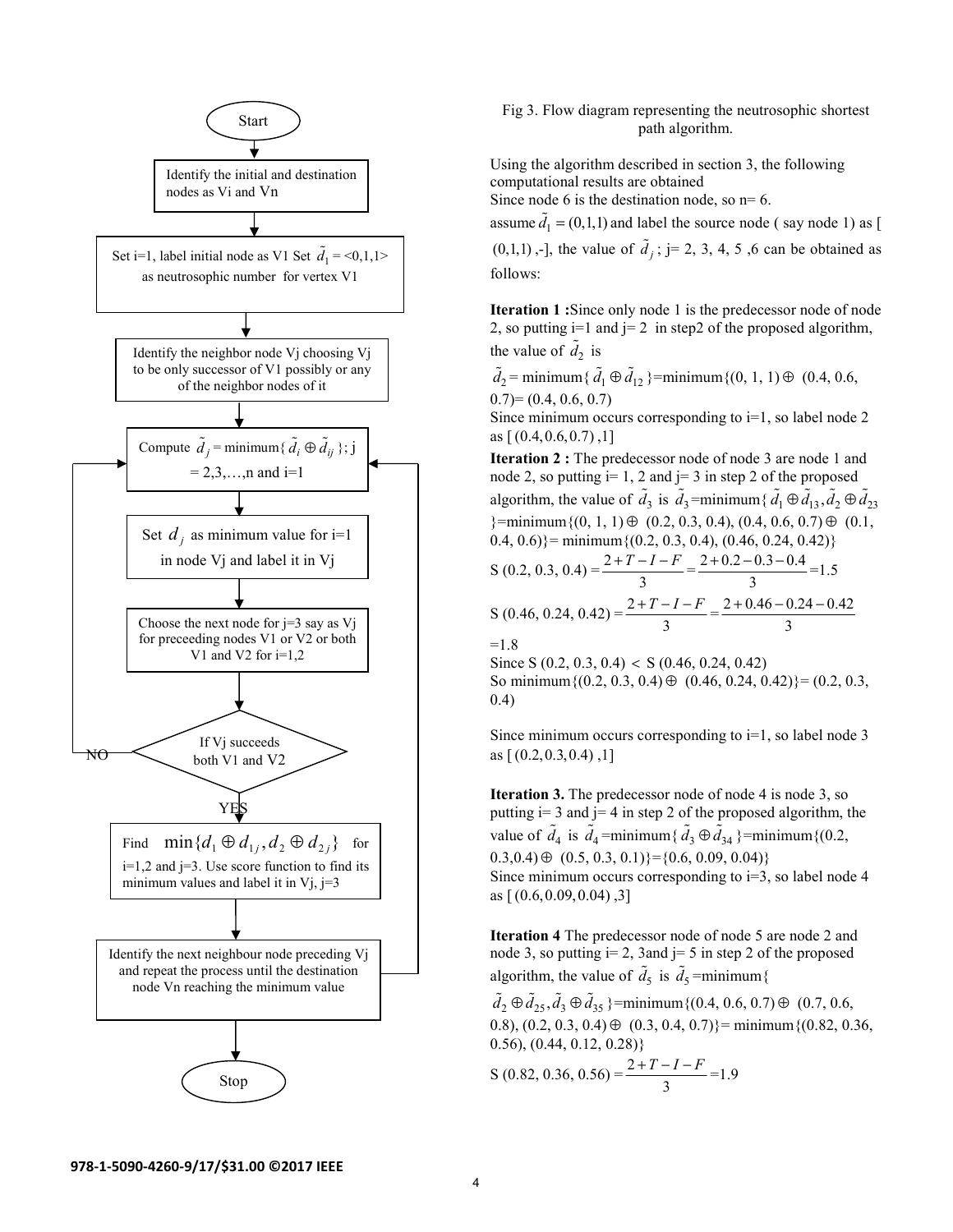$$
S(0.44, 0.12, 0.28) = \frac{2 + T - I - F}{3} = 2.04
$$

Since S (0.82, 0.36, 0.56) < S (0.44, 0.12, 0.28) minimum $\{(0.82, 0.36, 0.56), (0.44, 0.12, 0.28)\} = (0.82, 0.36,$ 0.5)

 $\tilde{d}_5 = (0.82, 0.36, 0.56)$ 

Since minimum occurs corresponding to  $i=2$ , so label node 5 as [ (0.82,0.36,0.56) ,2]

**Iteration 5** The predecessor node of node 6 are node 4 and node 5, so putting  $i=4$ , 5 and  $j=6$  in step 2 of the proposed algorithm, the value of  $\tilde{d}_6$  is  $\tilde{d}_6$  =minimum{

 $\tilde{d}_4 \oplus \tilde{d}_{46}, \tilde{d}_5 \oplus \tilde{d}_{56}$ }=minimum{(0.6, 0.09, 0.04)  $\oplus$  (0.7, 0.6, 0.8),  $(0.82, 0.36, 0.56) \oplus (0.6, 0.5, 0.3)$ } = minimum { $(0.88, 0.5, 0.3)$ } 0.054, 0.32), (0.93, 0.18, 0.17)}

Using scoring function we have the values to be 2.5 and 2.58 Since S (0.88, 0.054, 0.32) < S (0.93, 0.18, 0.17) So minimum{(0.88, 0.054, 0.32), (0.93, 0.18, 0.17)}  $= (0.88, 0.054, 0.32)$ 

 $\tilde{d}_6$  =(0.88, 0.054, 0.32)

Since minimum occurs corresponding to i=4, so label node 6 as  $[(0.88, 0.054, 0.32), 4]$ 

Since node 6 is the destination node of the given network, so the neutrosophic shortest distance between node 1 and node 6 is (0.88,0.054,0.32) .

Now the neutrosophic shortest path between node 1 and node 6 can be obtained by using the following procedure:

Since node 6 is labeled by  $[(0.88, 0.054, 0.32)$ , 4], which represents that we are coming from node 4. Node 4 is labeled by  $[(0.6, 0.09, 0.04), 3]$  which represents that we are coming from node 3. Node 3 is labeled by  $[(0.2, 0.3, 0.4), 1]$ , which represents that we are coming from node 1. Now the neutrosophic shortest path between node 1 and node 6 is obtaining by joining all the obtained nodes. Hence the neutrosophic shortest path is  $1 \rightarrow 3 \rightarrow 4 \rightarrow 6$  with the neutrosophic value (0.88,0.054,0.32) . In figure 4, the dashed lines indicate the shortest path from the source node to the destination node.

The neutrosophic shortest distance and the neutrosophic shortest path of all nodes from node 1 is shown in the table 2 and the labeling of each node is shown in figure 4

| Node<br>No.(j) | $d_i$               | Neutrosophic shortest path<br>between j <sup>th</sup> and 1 <sup>st</sup> node |
|----------------|---------------------|--------------------------------------------------------------------------------|
| $\mathcal{L}$  | (0.4, 0.6, 0.7)     | $1 \rightarrow 2$                                                              |
| 3              | (0.2, 0.3, 0.4)     | $1 \rightarrow 3$                                                              |
|                | (0.6, 0.09, 0.04)   | $1 \rightarrow 3 \rightarrow 4$                                                |
| 5              | (0.82, 0.36, 0.56)  | $1 \rightarrow 2 \rightarrow 5$                                                |
| 6              | (0.88, 0.054, 0.32) | $1 \rightarrow 3 \rightarrow 4 \rightarrow 6$                                  |

Table 2. Tabular representation of different neutrosophic shortest paths



## Fig.4. Network with neutrosophic shortest distance of each node from node 1

Since there is no other work on shortest path problem using single valued neutrosophic parameters for the edges (arcs), numerical comparison of this work with others work could not be done.

In this paper we find the shortest path from any source node to destination node using the Neutrosophic shortest path algorithm. The idea of this algorithm is to carry the distance function which works as a tool to identify the successor node from the source at the beginning till it reaches the destination node with a shortest path. Hence our neutrosophic shortest path algorithm is much efficient providing the fuzziness between the intervals classified with true, indeterministic and false membership values. This concept is ultimately differing with intuitionistic membership values as the case of intuitionistic considers only the true and the false membership values. Hence in neutrosophy all the cases of fuzziness is discussed and so the algorithm is effective in finding the shortest path.

## **V. CONCLUSION**

In this paper we proposed an algorithm for finding shortest path and shortest path length from source node to destination node on a network where the edges weights are assigned by single valued neutrosophic number. The procedure of finding shortest path has been well explained and suitably discussed. Further, the implementation of the proposed algorithm is successfully illustrated with the help of an example. The algorithm is easy to understand and can be used for all types of shortest path problems with arc length as triangular neutrosophic, trapezoidal neutrosophic and interval neutrosophic numbers.

#### ACKNOWLEDGMENT

The authors are very grateful to the chief editor and reviewers for their comments and suggestions, which is helpful in improving the paper.

#### **REFERENCES**

[1] A. Q. Ansari, R.Biswas& S. Aggarwal, "Neutrosophication of Fuzzy Models," IEEE Workshop On Computational Intelligence: Theories, Applications and Future Directions (hostedby IIT Kanpur), 14th July'13.

[2] **A**. Kumar and M. Kaur, A New Algorithm for Solving Shortest Path Problem on a Network with Imprecise Edge Weight, Applications and Applied Mathematics, Vol. 6, Issue 2, 2011, pp. 602 – 619.